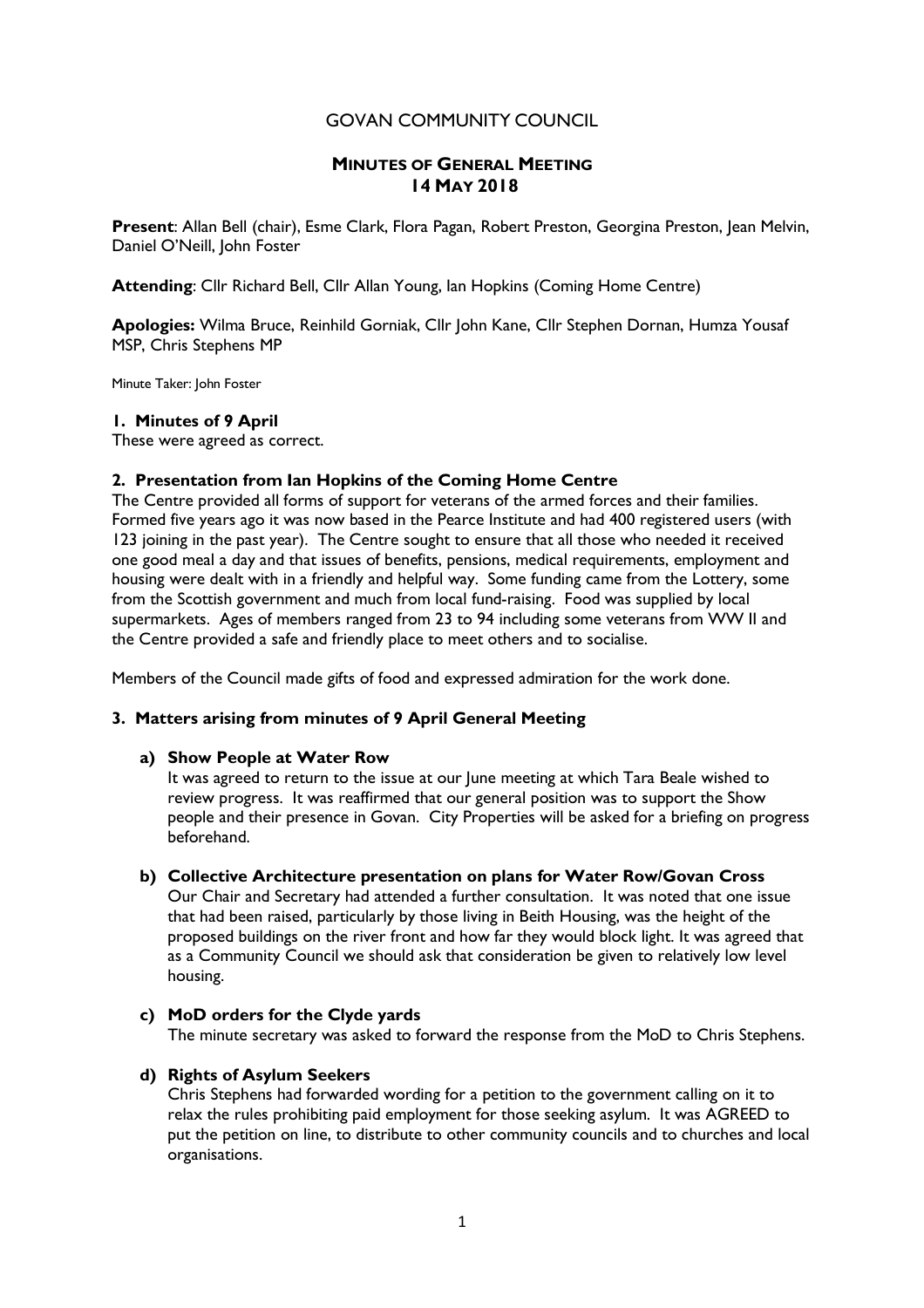### **e) Queen Elizabeth Hospital**

#### Two issues were raised.

 *Closure of minor injuries clinic over the weekend***:** concern was expressed at the closure of the clinic over the weekend with patients obliged to travel to Gartnavel. *SPT Travel passes*

Currently the boundary point for the pass for zones 1 and 2 expired just before the hospital and put pass holders at additional expense. Councillors agreed to raise this with SPT.

## **f) City Bus Transport**

Our Secretary had written to our MSP Humza Yousaf reminding him of the urgency of proceeding with legislation that would permit local authorities to secure regional bus transport franchises on the Lothian model.

## **g) East Govan CC**

No progress reported.

## **h) Graving Dock proposals**

The proposal from Ferguson Marine was proceeding and there had been a presentation to the Area Partnership. It was noted, however, that the land was still owned by New City Vision and that the Ferguson Marine plans for a working dock would leave about half the site unused.

### **i) Lyceum Building**

Glasgow City Council was now 'in principle' supporting a purchase by Govan HA if necessary through compulsory purchase.

#### **k) Shaw Street-Langlands Road circuit: traffic hazard**

A response had been received from James Roden and would be read at the next meeting. It was reported that speeding and two way traffic was continuing to create potential for serious accidents.

## **l) New Gaelic School**

Douglas Morrison, Chair of the Parents Council, would attend our June meeting.

# **6. COMMUNITY COUNCIL ORGANISATION**

### **a) Changing signatures on the bank account with the Royal Bank of Scotland** Work was continuing.

#### **b) Community Council By-elections: nominations to close on 4 May**

No applications had been received – despite being advertised in a widely distributed issue of the Govan Letter. It was understood, however, that there had been one potential application that had not been submitted because it failed to meet the due date. It was agreed to liaise with Democratic Services over a new by-election immediately prior to out 2018 AGM in October.

## **c) April Govan Letter**

1,000 copies had been fully distributed. The invoice for  $£205$  had been paid.